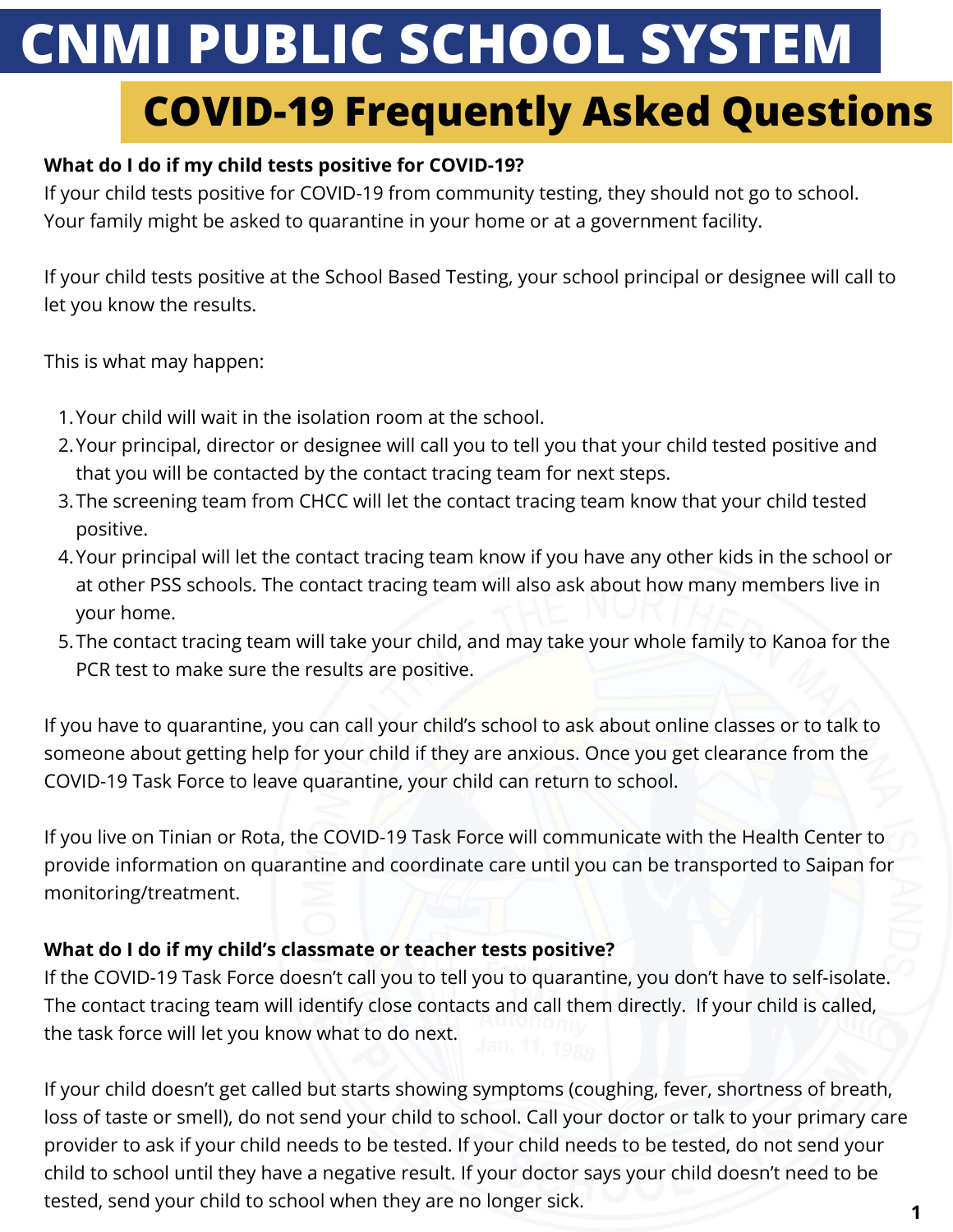If you live in Tinian or Rota and you are worried, call or register for testing at your health center.

# **What is a 'close contact' or Person Under Investigation (PUI)?**

Close contacts or PUIs are people who have been around a positive case for more than 15 minutes, less than 6 feet and without being masked. Close contacts are sometimes people who live in the same home or someone your child plays with most of the time.

Close contacts or PUIs are not people in the same classroom like the teacher or your child's classmates because the risk of getting COVID-19 is much lower at school than in a home or at a gathering.

#### **What will happen if there is a case of COVID-19 in my child's school?**

- Your child's school will work with the COVID-19 Task Force to isolate anyone who tests positive 1. and will sanitize the classroom or building.
- 2.The Task Force will start calling close contacts to test or quarantine them.
- Your child's school might go online for a few days or might stay open based on the 3. Commissioner's consultation with the COVID-19 Task Force and the State Board of Education.

Remember that the positive cases will not be in your child's school until they recover and the risk of your child getting COVID-19 is very low because the school requires masks, social distancing, and sanitizing. You do not need to self-quarantine unless you are called by the contact tracing team and asked to do so.

#### **How will the Task Force get close contact information?**

The contact tracing team will ask you questions about who your child spends time with. Sometimes they will ask your school principal or your child's teacher but your child's health information will stay private.

#### **Will parents inform the school of positive cases?**

No. The COVID-19 Task Force will only inform parents, but if you want to let your child's principal or teacher know, you can reach out to them to know why your child is absent without sharing results. You can say you were contacted and following safety measures from the task force. Your child's health information is private and you don't have to share your child's results with anyone.

# **If my child is positive, are my child's classmates or teacher/school at risk?**

Schools have many safety measures in place so that everyone is protected from getting COVID-19. The task force will begin their contact tracing and your child's school will begin sanitizing.

PSS has a very high vaccination rate for staff and will continue to follow the 3 W's:

- Wear a mask 1.
- 2. Watch your distance
- 3. Wash your hands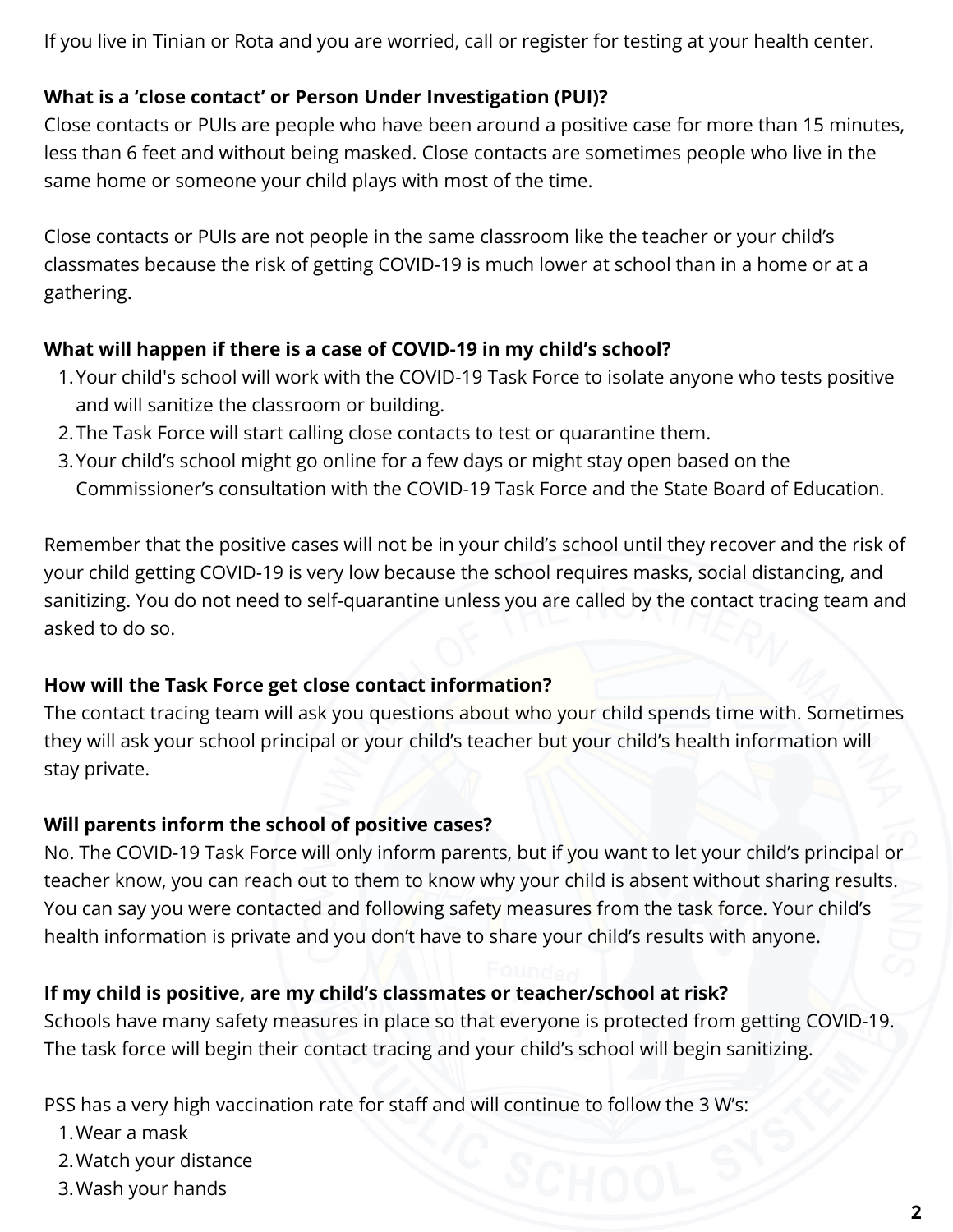PSS also does temperature checks and works with the COVID-19 Task Force to make sure students and staff are screened when needed and can be vaccinated should they choose to do so.

# **How long will my child be contagious if they test positive?**

Your child will not be contagious for very long. Usually, people who recover from COVID-19 are no longer contagious 10 days after they test positive.

# **What if my child is identified as a close contact but they are fully vaccinated? Do they have to self-quarantine?**

It depends. If the contact tracing team asks them to get tested and they are positive, they might need to quarantine. The contact tracing team may also ask you to have your child home quarantine until they get their test results. If they test negative they can go back to school.

# **Can members of my family who are close contacts go to school or work?**

It depends. If the contact tracing team identifies them as close contacts, they might have to selfquarantine until they get their test results. If they were not identified as close contact, and they don't have symptoms, they can go to school or work. If you are not sure or feel nervous, you can register for community based testing at [covidtesting.chcc.health](https://covidtesting.chcc.health/).

# **I heard that someone from the school has been identified as a confirmed case of COVID-19 – why hasn't the COVID-19 Task Force contacted me?**

If you are not a close contact or PUI, you will not be called for contact tracing. If you had close contact with the positive case or you are worried, you can call your school principal or teacher or you can register for testing for peace of mind.

# **Will my child's or other children's results be shared with the school or district?**

The COVID-19 Task Force communicates directly with parents/guardians and does not share that information with the school unless the testing is done at the school and the principal calls families to inform them.

# **Can the school share a name of the student or staff member who is a confirmed case of COVID-19?**

No, the school cannot share the name of the person who has tested positive for COVID-19. This information is private and confidential. Close contacts will not be told the name of the confirmed case.

#### **Can anyone else force me to share my child's information?**

No. No other parent, employer, colleague, government employee, school employee, or individual can make you share your child's health information. Your family's health information is private and you have the right not to share.